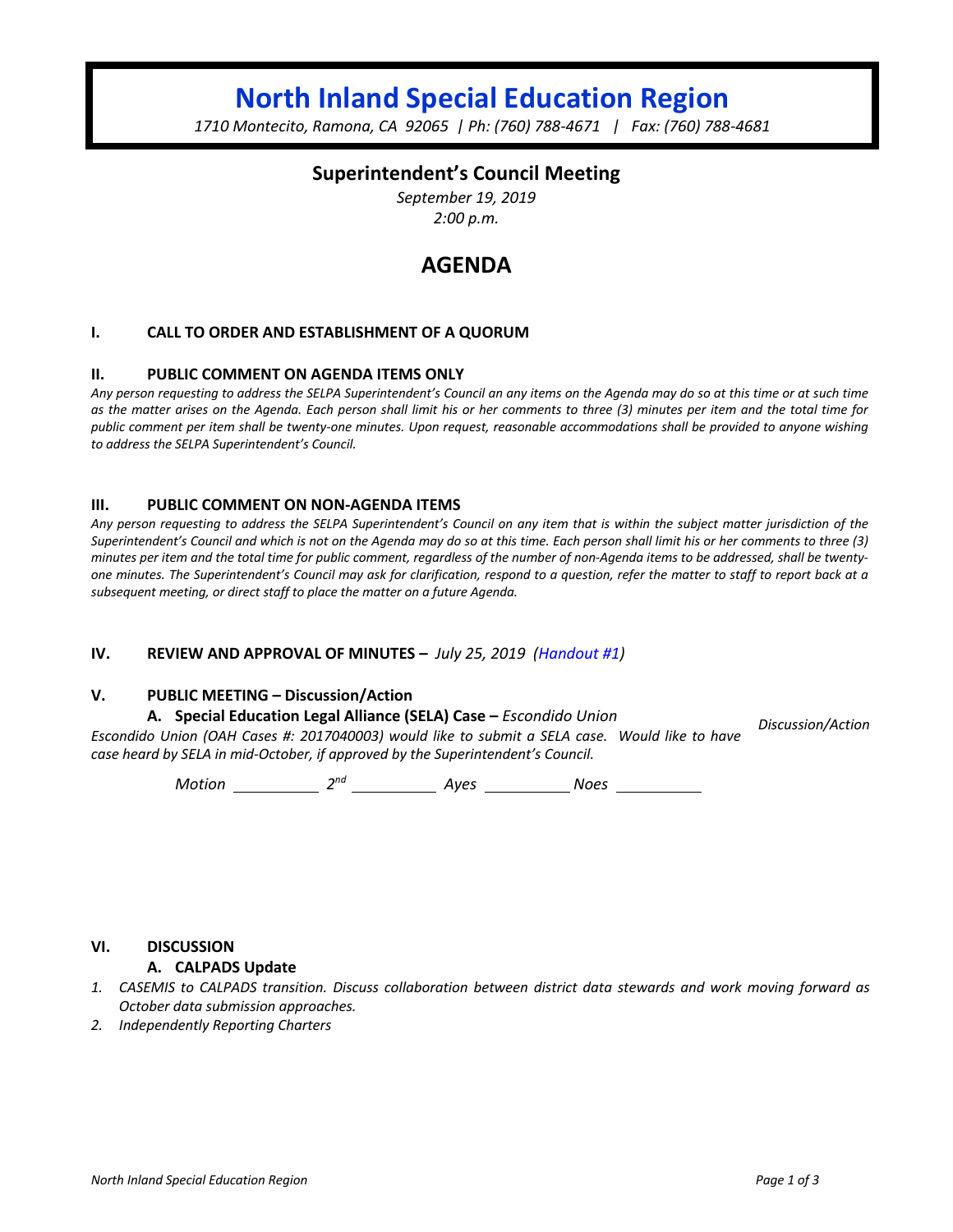#### **B. Local Plan Overview** *(Handout #2)*

*AB 1808 requires all SELPAs to update/revise local plans by June 30, 2020. Discuss the work required and due dates.* 

#### **C. Alternative Dispute Resolution (ADR Training)**

*Training with Donna Silverberg and Charles Wiggins was well attended. Discuss the possibility of more geared towards principals.* 

#### **D. Legislation**

- 1) AB 1505 Charter School Authorization *(Handout #3)*
- 2) SELPA Tracked Bills *(Handout #4)*
- 3) GRR Report see list of legislation to watch *(Handout #5)*

*Review of the current Bills and status.*

#### **E. IntraSELPA Transfers** *(Handout #6)*

*Review IntraSELPA process and work in backcountry to better utilize the forms and processes.*

#### **F. SUPTS Council Meeting Dates** *(Handout #7)*

*Discuss moving the September meetings for both Superintendents and CBOs to late October, starting in 2020-2021 school year to better align with budgeting timelines and CALPADS data submissions.* 

#### **G. Mark Curtis – Open position**

*Update on the hiring process.*

#### **H. California Children's Services (CCS) Medical Therapy Unit (MTU)**

*Update on building repairs.*